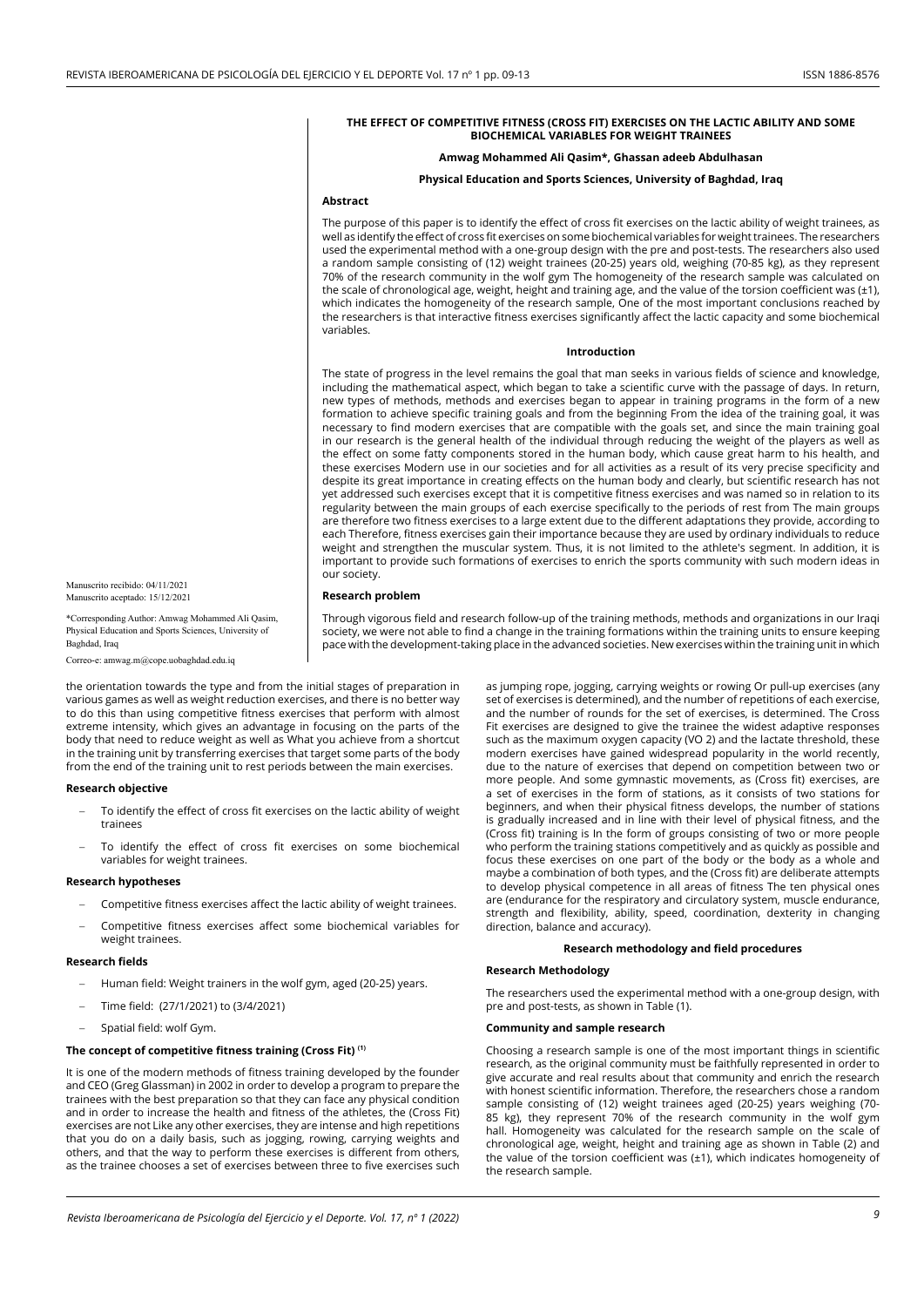| <b>Table 1:</b> The experimental design of the research group.                            |                          |                             |                                |  |  |  |
|-------------------------------------------------------------------------------------------|--------------------------|-----------------------------|--------------------------------|--|--|--|
| Pre-test and measurement<br><b>Post-test and measurement</b><br>Training program<br>Group |                          |                             |                                |  |  |  |
| Experimental                                                                              | physical test Functional | Competitive Fitness Workout | physical test                  |  |  |  |
| group                                                                                     | measurements             |                             | <b>Functional measurements</b> |  |  |  |

**Table 2:** The homogeneity of the research sample.

| <b>Variables</b>  | Measuring unit | Arithmetic mean | Mediator | <b>Standard deviation</b> | <b>Skewness</b> |
|-------------------|----------------|-----------------|----------|---------------------------|-----------------|
| Chronological age | Year           | 22.916          | 23,500   | 3.941                     | 0.273           |
| weight            | Kg             | 77.916          | 77,000   | 3,776                     | 0,727           |
| height            | Cm             | 167.916         | 169,500  | 3,964                     | 0.441           |
| training age      | months         | 24,583          | 24,500   | 1,083                     | 0,229           |

## **The means, devices and tools used in the research**

## **Means of collecting information**

- - Note
- Experimentation
- Measurement and testing

### **Devices and tools used in the research**

- Lactic acid meter (Lactatepro)
- STOP Watch
- Electronic measuring watch (test intensity)
- Abdominal device (Ab Claeder)
- Iron shaft length (75 cm)
- Dumbbells of different weights
- Circumference tape measure
- Skin fold thickness gauge
- Weight and height scale (electronic)
- 40 cm high platform

# **Field research procedures**

# **Identify of measurements and tests**

After identifying the main research variables by analyzing the content of some previous studies that were agreed upon between the researchers, some measurements and tests were identified that fit the research variables in line with the basics of training formation according to the interlaced exercises and their results, knowing that all measurements and tests bear the scientific conditions (honesty, Stability, and objectivity), most of which were measured directly through tools and devices.

#### **Description of the measurements and tests used**

In order to be acquainted with how to perform and how to register and the steps for carrying out measurements and tests, it was necessary to present them as follows:

## **First: the physical test**

- Test name: Anaerobic Step Test (2)
- Purpose of the test: To measure the lactic ability.
- Measurement unit: watt
- Tools used: 40cm high table, stopwatch.
- Method of performance: The player stands in front of the bench and puts one foot on the bench and the other is fixed on the ground. When giving the start signal, he extends the entire knee joint to the leg on the bench, is fixed for a split second in a perpendicular position of the body above the bench, and then returns with the same leg that left the ground to fix it on the ground again and without repetition.
- Recording method: The largest number of repetitions per minute (60 seconds) is calculated, and the lactic capacity is calculated through the anaerobic step test in a unit of measurement (watts) from the following equation (3)

Lactic ability =Distance x number of repetitions x body weight/ time

## **Second: biochemical measurements**

- **1-** Lactic acid measurement
- Measurement name: Lactic acid measurement.
- The purpose of the measurement: to identify the level of lactic acid concentration after exertion.
- Unit of measurement: mmol/L
- Equipment and tools used.
- A Sterile material
- B cotton.
- C- Special lancets.
- d- Lactic acid measuring device, type (Lactate Pro).
- C a special book (tapes specific to the type of device)
	- Method of performance: The laboratory performs the anaerobic step test for a period of (1 minute) without stopping, then the laboratory sits for (5 minutes) in complete comfort, after which the test person cleans the index finger well with a sterile material, then pricks the finger from the outer edge, then cleans the outside blood and re-presses The finger is again placed on the edge of the measuring tape of the device. After placing it in the device without touching it, blood drops are placed without interruption until the device is commended for reading.
		- **2-** Cholesterol measurement.
	- Measurement name: blood cholesterol measurement.
	- The purpose of the measurement: to identify the level of cholesterol concentration in the blood.
	- Measurement unit: milligrams/dl.
	- Equipment and tools used:
- A Sterile material (diluted Spirito).
- B Syringes.
- T- Cotton.
- C- Centrifuge
- C Photo analysis device (Skin Photometer)
- H- Glass tubes
- G- Analytical palm (\*).
- D- Corsets (rubber bands).
- Method of performance: Before performing any movement performance from complete rest, the competent person withdraws a sample of blood (0.3 moles) from the laboratory. The sample of blood is saved in special glass tubes on which the name and number of the laboratory is recorded for transfer to the laboratory, noting that the process of drawing blood It is done with the availability of safety and health conditions with sterile tools and materials.
- The method of laboratory work: After transferring the blood sample to the laboratory, the laboratory person separates the blood from the serum by placing it in a centrifuge with a capacity of (3000 cycles/min), so the color of the serum is yellow, which is a liquid in which it moves. All components of the blood, including through the red blood, this process is done to strip the blood of the dye, platelets, leukocytes, etc., after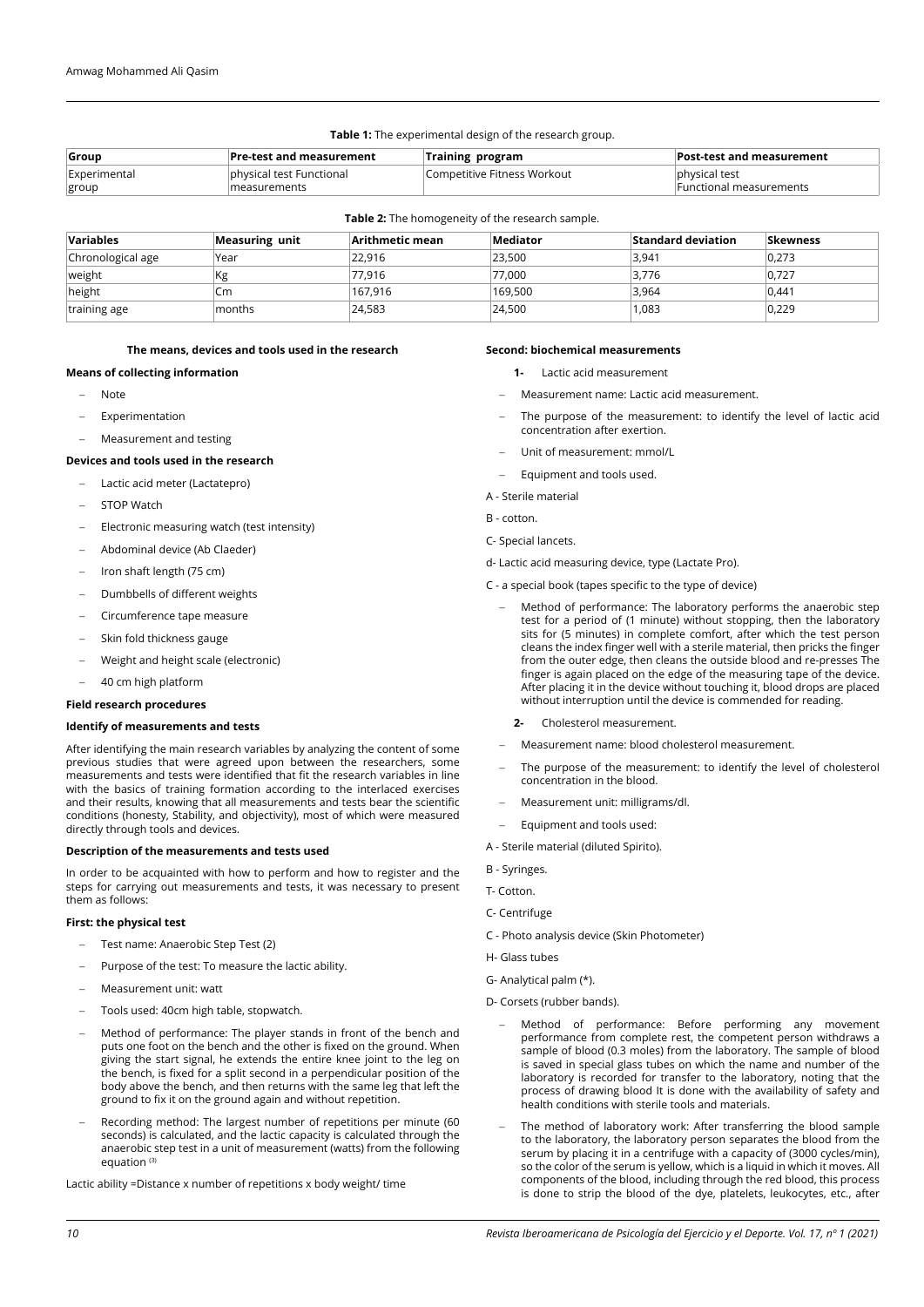which it is kept at the point of freezing.

- The formula for the mixture called the "Ragent Working" mixture is made by taking from the color solution an amount of (0.03) mmol, and from the standard solution (0.03) mmol, mixed in an ampoule, left for three minutes at room temperature, then taken from a mixture Work (0.01) mmol and taken from the serum (0.05) mmol, mixed and left for less than a minute at room temperature, placed in a water basin at a temperature of (370) for 2 minutes.
- Before placing the working mixture in the photoanalyzer, the reading of the device must be accurately determined by zeroing the wavelength in the device, which is measured in units (Nm) of nanometers. The word (nano) means the zeroing part in Greek. According to the attached book, the measurement of the mixture is done at the wavelength (500NM) and the process of minimizing the device is carried out by placing a tube containing distilled water because it is a pure substance free of salts, minerals and other substances, so it is read as zero on the device.
- After placing the working mixture in the photoanalyzer, we start recording the readings that appear on the screen of the device, and the number is fixed at the top of the equation (Asawple).

# **COLSTRATION STANDARD (200 MWOL) MG/DL×**

It can be converted into larger units of measurement (MOL) through

MMOL/L = 0.0259 Constant number × Mg/d output

**3-** Triglycerides Measuring

The same steps as the cholesterol method and can be converted to larger units of measure (MOL) through

MMOL/L = 0.0113 × (Mg/Dl) Final Product

**4-** High-density lipoprotein (HDL) measurement

The same steps as the cholesterol and triglyceride methods, except before starting to put the mixture in the photo analyzer (Skinphotomten), we do the following: according to the instructions of the book

- We take (400, um) of the working mixture (Ragent Work), mix it with (200, um) (serum) and put it for (10 minutes) at room temperature, then put it in the device.

**5-** Very low-density lipoprotein (VLDL) measurement.

It is extracted according to the following equation after knowing the value of triglyceride.

VLDL = TriclycERIDES / (constant number) 5 = output + mg/dl

It can be converted into larger units of measure (mol) by.

Mmol/L = 0.0259 x Mg/dl output.

**6-** Low-density lipoprotein (LDL) measurement.

It is extracted according to the following equation after knowing the value of cholesterol, high-density lipoprotein, and very-low-density lipoprotein:

Output Mg/dl = VLDL - HDL - CHOLesterol = LDL

It can be converted into larger units of measure (mol) by

Mmol/L = 0.0259 x mg/dl output.

## **Exploratory experience**

It is a preliminary experimental study in which the researcher works on a small sample before carrying out the research in order to choose the methods, means and tools of the research <sup>(4)</sup>. In addition to that, it is practical training for the researcher to find out the pros and cons that occur during the measurements and tests. The exploratory experiment was conducted on 27/1/2021 on five trainees with a weight of (70-85) as the exploratory experiment targeted the physical test and measurement of lactic acid to identify:

- The initial idea of the validity of the tests for the sample.
- The possibility of working on the devices and tools used in the measurements and tests.
- Conduction of the best methods when carrying out measurement and testing.
- Identify the obstacles facing the work.
- Understand the research sample of the measurements and tests used.

#### **Pre-tests**

It aims to identify the levels of the research sample individuals before conducting the main experiment on them. The researchers conducted the tribal tests on Wednesday and Thursday, 29-30/1/2021, respectively.

The first day: the physical test and the measurement of lactic acid, as the anaerobic step test, was conducted for one minute, and then the lactic acid was measured five minutes later.

The second day: measuring biochemical variables, as blood was drawn from the research sample in the hall, and blood samples were transferred in COLLBOX to the laboratory for chemical analysis.

## **Main experience**

It was agreed between the researchers to introduce competitive fitness exercises as a vocabulary within three training units per week (Saturday -Monday - Wednesday). The organizational forms of these exercises were among the main exercises specified in the training program.

The following steps show the formation of the work in the main experiment of the experimental group, as follows:

- Three main training units per week in which competitive fitness exercises are used.
- The training unit begins with the main exercise followed by an overlapping exercise during the rest period at a lower level of intensity.
- Use (4-5) competitive fitness exercises in one training unit that target different muscle groups in turns.
- It was emphasized to strictly adhere to the timing of the exercise performance when performing the main exercises, the amount of intensity used and the end of the group performed.
- The number of repetitions of the exercises in one group ranged between (12-20) repetitions of (3-4 sets) using bodyweight or different resistances.
- The number of training units was (26) units that extended from 1/2/2021 to 31/3/2021.

### **Post-tests**

On 2-3/4/2021, the measurements and post-tests were started. The researchers took into account that the procedures are similar to the measurements and pretest conditions as much as possible in terms of timing, place, tools and devices used, and following the same sequence in conducting the measurement and testing over two days as follows:

Day 1: Physical exam and lactic acid.

On the second day, blood was drawn from the research sample in the sports hall - the University of Baghdad, and then COLLBOX blood samples were transferred to the health center - the presidency of the University of Baghdad, which is adjacent to the sports hall.

**Statistical methods**: The search data was processed through the Statistical Package for the Social Sciences (SPSS).

## **Results presented and discussed**

**Presentation and discussion of the results of the variables of lactic and biochemical ability**

Presentation and discussion of the results of the pre and post-tests of the experimental group in the variables of lactic and biochemical ability (Table 3).

Table (3) shows the arithmetic mean, standard deviation, the calculated (t) value, the level of error and significance, the differences of the arithmetic means, and the deviation of differences in the pre and post-tests of the experimental group.

#### **Discuss the results of the lactic ability test and measure the level of lactic acid concentration**

We note in Table (3) the superiority of the results of the post-tests of the anaerobic step and the concentration of lactic acid on the tribal tests of the experimental group. These exercises represent a state of high intensity for the player that comes after each group or repetition characterized by high or semihigh intensity and this is represented by competitive exercises that created a state of functional adaptation of muscle fibers in the speed of disposal of lactic acid by transferring it through the blood to the rest of the muscles and this fully applies to what Some sources indicate that the oxidation of lactic acid occurs through the use of (8%) of it in the production of (ATP), while (72%) is used as fuel for non-working muscles, (8%) is converted into glycogen in the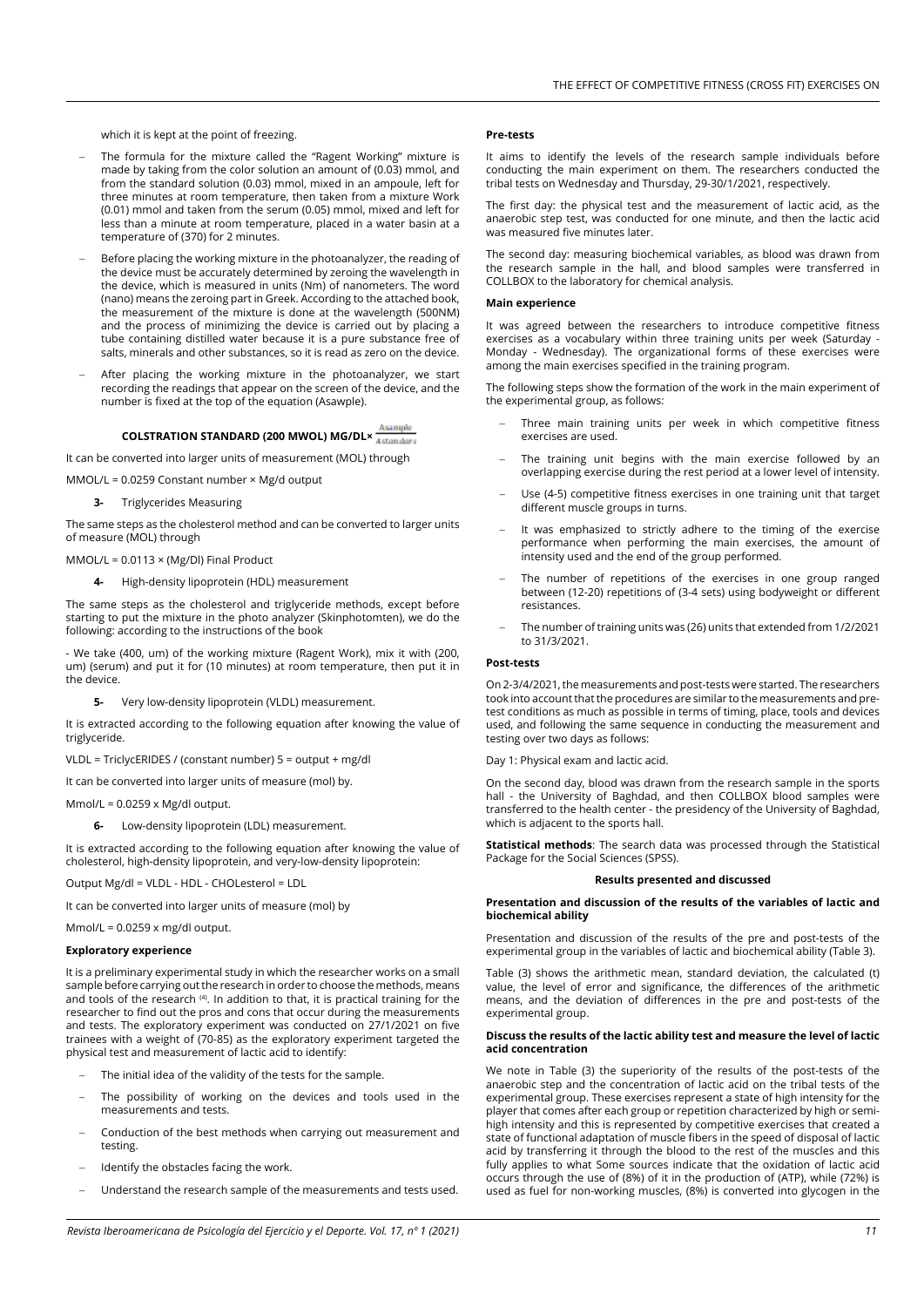| No.            | Physical<br>biochemical<br>variables    | Unite      | pre-test                  |                       | post-test                 |                              | Means of    | deviation of | <b>T</b> value | Level | <b>Type</b> |
|----------------|-----------------------------------------|------------|---------------------------|-----------------------|---------------------------|------------------------------|-------------|--------------|----------------|-------|-------------|
|                |                                         |            | <b>Arithmetic</b><br>mean | Standard<br>deviation | <b>Arithmetic</b><br>mean | <b>Standard</b><br>deviation | differences | differences  |                | sig   | sig         |
| 11             | Anaerobic Step<br>Test (Lactic ability) | Repetition | 232,220                   | 36,314                | 267,496                   | 13,318                       | 45,876      | 15,534       | 3,798          | 0,013 | Sig         |
| $\overline{2}$ | lactic acid                             | Mmol/l     | 8,533                     | 2,452                 | 3,833                     | 1,579                        | 4,700       | 1,277        | 3,680          | 0,014 | Sig         |
| 3              | cholesterol                             | Mgldl      | 172.666                   | 28,563                | 104,333                   | 1,751                        | 68,333      | 11,071       | 6,172          | 0,002 | Sig         |
| $\overline{4}$ | triglyceride                            | Mgldl      | 90,666                    | 24,921                | 66,666                    | 15,002                       | 24,000      | 6,255        | 3,837          | 0,012 | Sig         |
| 5              | <b>HDL High-Density</b><br>Lipoprotein  | Mgldl      | 34,183                    | 4,608                 | 34,000                    | 4,673                        | 0,150       | 0,145        | 1,031          | 0,350 | Non sig     |
| 6              | very low-density<br>lipoprotein ULDL    | Mgldl      | 16.466                    | 5.000                 | 10,983                    | 2,597                        | 5,483       | 2,059        | 2,668          | 0,04  | Sig         |
| 17             | Low-density<br>lipoprotein              | Mgldl      | 124,266                   | 19.254                | 87.733                    | 11,412                       | 36,483      | 5,939        | 6,142          | 0,002 | Sig         |

**Table 3:**

Significant at an error level  $\leq$  (0.05) with a degree of freedom (11)

liver and (2%) is eliminated by the body. Through urine and sweat (5,6). From this, we note that the transfer of (72%) of lactic acid to non-working muscles can accelerate the elimination of accumulations, and this is the main goal of exercises for fitness. Thus, working in this system greatly helped in improving the results of the post-test, as increasing the activity of enzymes and achieving the principle of economy in effort and time by working within the idea of the permanence of the lactic acid system, with no more than two minutes, as giving semi-maximum exercises within (1-2) Minute helped in improving the economy and the absence of the products of this anaerobic decomposition significantly. (Philip 1986) confirms that the muscular ability to get rid of the high concentration of lactic level through the development of anaerobic work for the player and that the process of accelerating the removal of lactic acid from the blood through exercise is likely to They are caused by blood flow into the muscles (7).

## **Discuss the results of measuring the concentration of cholesterol, triglycerides and lipoproteins**

We note in Table (3) the decrease in the results of the dimensional measurements on the pre-test for the experimental group in measuring cholesterol, triglycerides, and low- and very-low-density lipoprotein, while there were no significant differences in measuring the concentration of high-density lipoprotein, which is the most important among the types of fats and lipoproteins in the body. This type of lipoprotein constitutes the main source in the process of consuming fats in the blood, as high-density lipoprotein plays a major role in human metabolism, as it works to transport harmful light cholesterol from the blood vessels to the liver for analysis and disposal by converting it to bile acid, which helps in the digestion of food<sup>(8)</sup> As for low-density lipoproteins, they transfer cholesterol and triglycerides to the surrounding tissues, so they are considered harmful lipoproteins on the body, as they accumulate fats in the form of subcutaneous fats in the surrounding tissues resulting from their accumulation and lack of independence in the correct manner. From the foregoing, the researchers believe that the main reason for the decrease in the superiority of the results of dimensional measurements is due to high fitness exercises on the other hand, which greatly affected as a result of focusing the exercises on parts of the body in which fat accumulates and at high repetitions, especially since targeting the parts came after the effort performed by the trainee, which adds Kind of extra effort on the player.

Hence, high-density lipoprotein works more effectively in the process of transporting low-density lipoprotein under the influence of training, so we find that the concentration level remained conservative and was not affected by training, despite the low concentration levels of the rest of the lipoprotein. He is the main responsible for the process of transporting it, consuming it and using it as an energy fuel.

## **Conclusions and recommendations**

## **Conclusions**

Under the findings of the research, the following conclusions were drawn:

- Competitive fitness exercises had a positive effect on lowering cholesterol and triglyceride concentrations.
- Competitive fitness exercises positively affected the decrease in the

concentration levels of harmful lipoproteins (VLDL and VLDL).

- Competitive fitness exercises had a positive effect on increasing the speed of lactic acid disposal.
- Competitive fitness exercises positively affected the economy with effort, work and lactic acid accumulation.
- Competitive fitness exercises affected the consumption of fat from the areas where it accumulates in some parts of the body.

## **Recommendations**

According to the conclusions reached, the researchers recommend the following:

- The necessity of using competitive fitness exercises to reduce weight and general health.
- The necessity of using competitive fitness exercises in the process of consuming fats from areas that collect them in some parts of the body as isolation exercises.
- The necessity of using competitive fitness exercises with samples, training methods and various activities and in different preparation periods.
- Using competitive fitness exercises with other training methods to see their suitability and impact together, as well as using them as part of a nutritional program to note their effect on weight reduction and low harmful lipoprotein.
- Accurate and complete adherence to the requirements of competitive fitness exercises in terms of intensity and size, and their organization within the training units.

## **References**

www. Cross fit training. com, p.1.

http://www.sehadiseases/qeneral/smoking.htm

- Gene,M.Adums. (1990) Exercise Physiology Laboratory Manual. U.S.A, Wmc. Brown.publishes.p.p.104-107
- The Arabic Language Academy (1984) Dictionary of Psychology and Education, Volume 1, Cairo, General Authority for Amiri Press Affairs, p. 79
- Hashem Adnan Al-Kilani (2000) Physiological Foundations of Sports Training: (Al-Ain, Al-Kitab Center for Publishing and Distribution) p. 61.
- Karl man, W. et al. (1986) Mechanisms and patterns of blood lactate in crease during exercise in man , Medicine Sport Vol.18,no.3 ,p.344 .2.
- Bahaa El-Din Ibrahim Salama (2000) Physiology of Sports and Physical Performance: (Cairo, Arab Thought House), p. 195
- Philip, O.G. et al. (1996) Exercise intensity, Training Diteand Lactate Conceutration in Muscle and blood. Med. Science Sport exercise.P .55.